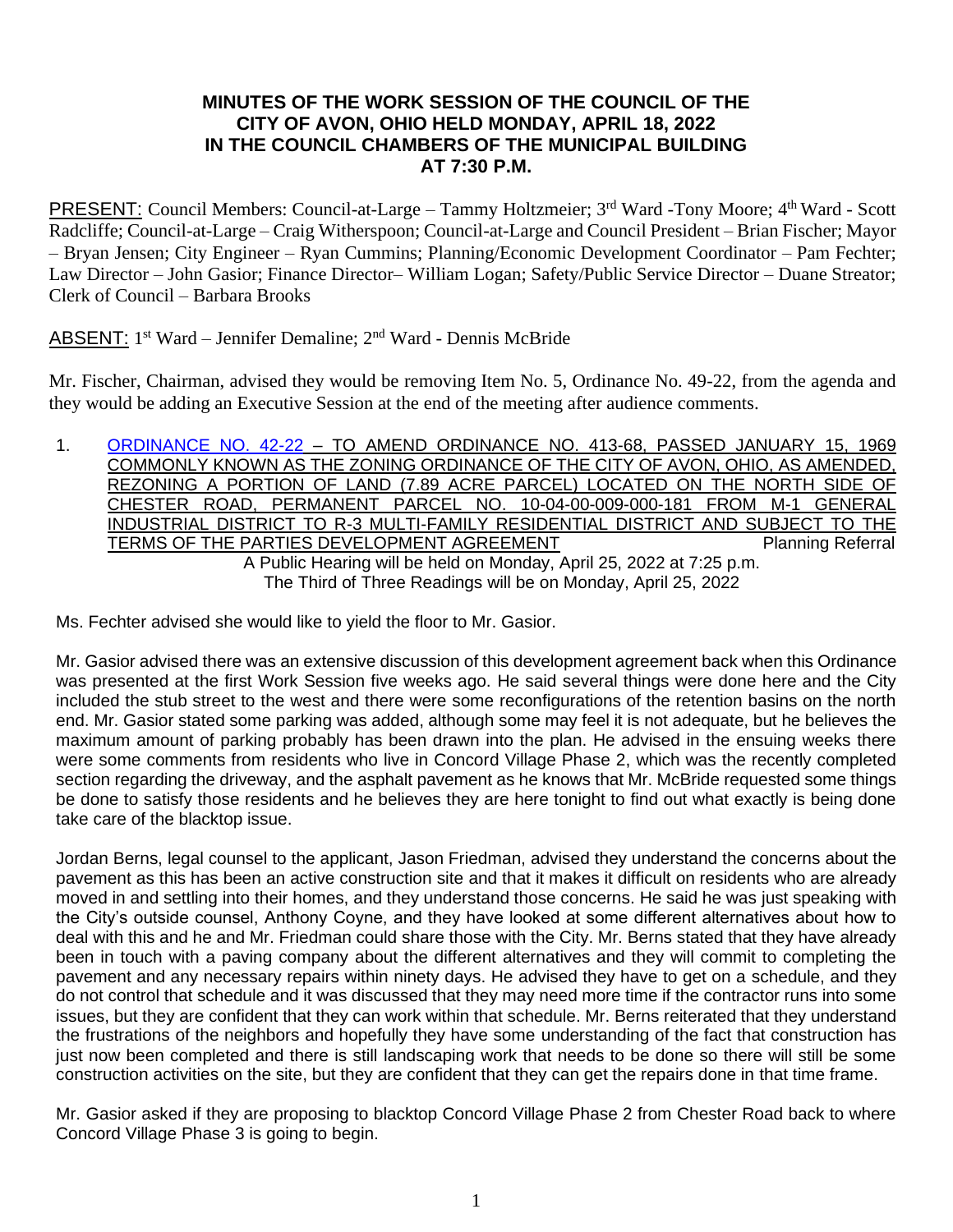Jason Friedman, developer, of 3401 Enterprise Parkway, Beachwood advised all that remains to be done in phase 2 is the topcoat of the roadway.

Mr. Gasior referred to some photographs provided by a resident in Phase 2 and said that it looks like there is a significant amount of ponding that takes place after a rain.

Mr. Friedman advised he believes those pictures were taken before the winter, in the fall. He said one of the reasons they see the ponding is because of the bags and the drains that are required while under construction. Mr. Friedman stated it is his understanding that some of the bags have been removed in accordance with the SWPPP (Stormwater Pollution Prevention Plan) requirements, stormwater requirements, and some have not been. He advised he drove through the area earlier tonight and there was not much water, nothing like in those photos, around the front half of the drains. Mr. Friedman said in the back there are still socks and SWPPP drainage protection all around there and soon as they can open those up, they will; it is just a function of Ryan Homes finishing their construction and installing their landscaping.

Mr. Gasior asked Mr. Cummins how long those protectors have to stay on those storm drains.

Mr. Cummins advised they are to stay in place until there is an eighty percent grass coverage of the contributing drainage area.

Mr. Gasior advised when units are being sold as they are built, he asked if there is something that could be done. He inquired if they could sod the areas that need to have the grass coverage.

Mr. Cummins advised yes; they could do a sod.

Mr. Gasior asked Mr. Friedman if that was something he would be willing to do so that those silt socks could be taken away. He said if they sod the area then they could take the silt socks away.

Mr. Friedman advised grass cannot be installed until they are done with the construction. He reiterated that he just drove through there and it does not appear that the construction is far enough along to be able to do that. Mr. Friedman clarified that Ryan Homes owns those units and he is no longer the owner of that property so he cannot agree to do anything, but he said that he would talk to Ryan Homes about it and ask their timeline. He stated looking at it today, he believes they are talking about that happening in the next month or two that all of it will be done and then they will be able to finish the asphalt.

Mr. Cummins advised putting the final surface course on the roadway will help as well because generally for the water to get into that catch basin, it has to rise up the thickness of the final asphalt to get over the hump and the reason the silt sock might be gone in some areas, but there is still a little bit of ponding. He said completing the construction and getting some grass coverage and getting the pavement to final grade will all help that situation.

Mr. Gasior asked if there is a Performance Guarantee that Mr. Friedman would like to post with the City so that the City can make sure that work gets done in ninety days.

Mr. Friedman said they have a Developer's Agreement and a bond.

Mr. Gasior advised it does not cover any of that.

Mr. Friedman stated it is covering all of the public improvements throughout the development.

Mr. Gasior clarified that the road is not public.

Mr. Friedman advised he does not know what kind of guarantee other than he is about to start another phase and he is committing to doing it and the City could shut him down whenever they want to shut him down for not doing what he has agreed to do.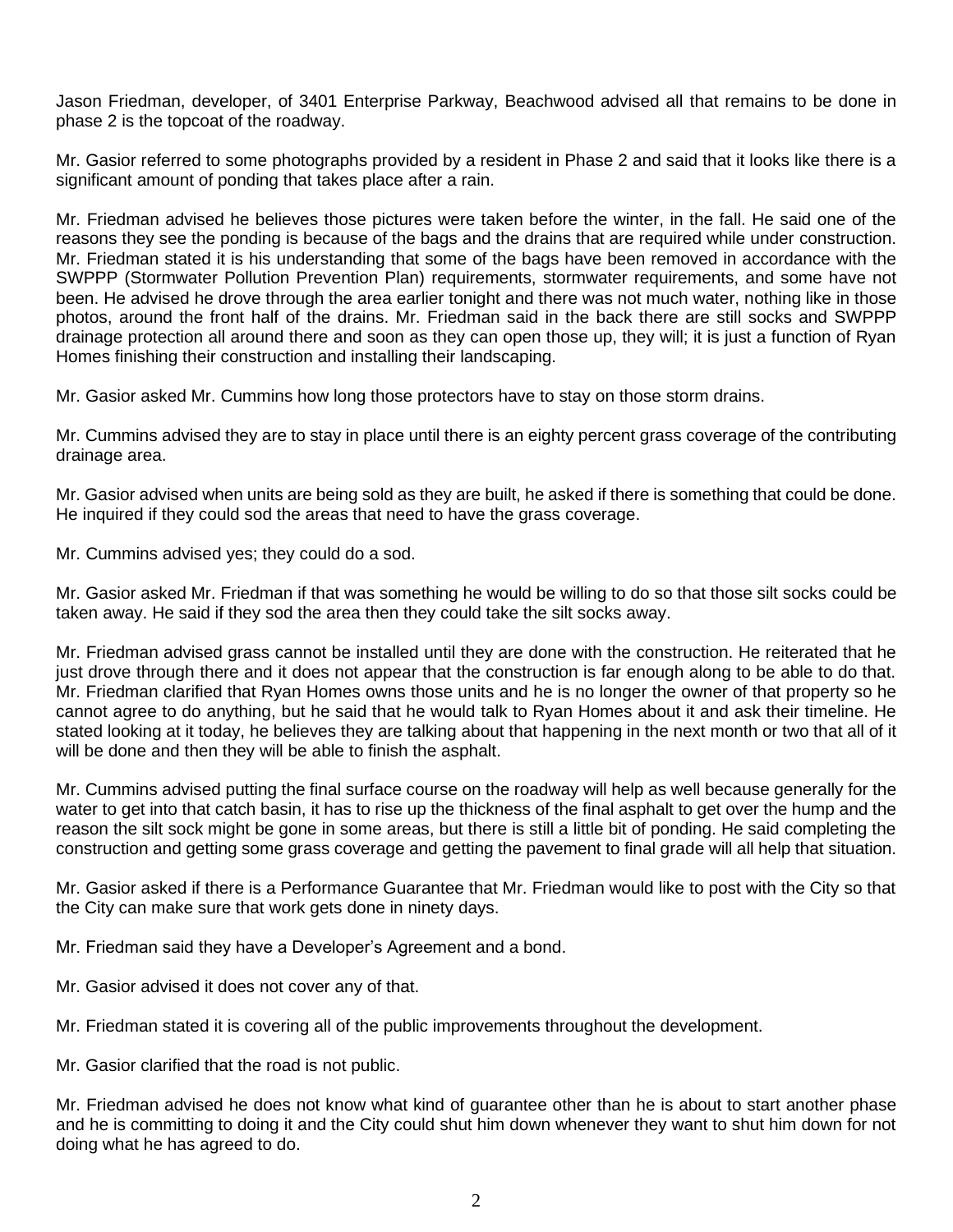Mr. Gasior advised if Mr. Friedman thinks that is sufficient that if it is not paved within ninety days that he will run into obstacles going forward assuming that Council acts on his rezoning for a Phase 3.

Mr. Friedman advised he has spent the last three years trying to do exactly what he is supposed to do and said he will do what he says he is going to do; absolutely.

Mr. Berns advised as he started to say, he spoke with the City's outside counsel about this matter, and they discussed including in the Development Agreement that is before Council in conjunction with the Ordinance that is before Council, a provision with respect to the timing for the completion of that. He said it is not Phase 3 work, but they are willing to do that and they want to give the City and Council that assurance and make it clear that they understand that obligation and will fulfill it.

Mr. Gasior asked Attorney Coyne if he had anything to add.

Anthony Coyne, Attorney, advised they did have a preliminary conversation and he thinks it might be appropriate to add an addendum or modify the Development Agreement to include a provision that the Phase 2 improvements to the private road system have to be completed in ninety days. He said they would give some reasonable extension opportunity because of weather or some other issue with this contract and he felt that could be effective.

Mr. Gasior advised they will have to prepare something over the next week because Council will be in a position to act next week.

Mr. Coyne advised he believes that would be acceptable to Mr. Friedman to do something like that.

Mr. Friedman agreed.

Mrs. Holtzmeier inquired how the addendum might be different than the Performance Agreement that Mr. Gasior noted.

Mr. Coyne advised he assumes that Mr. Gasior was talking about some type of Performance Bond, but it is a private street so that might be a little tricky. He said they could put that in the agreement as a provision and if there is a breach of the agreement there would be consequences and he felt they could do that effectively and have a bit of a hammer if the developer does not comply.

Mrs. Holtzmeier advised if she understands it, one is predicated upon the other.

Mr. Coyne confirmed that and said they are connected.

Mrs. Holtzmeier sai,d recognizing these outstanding issues, she asked if the developer wanted to make an independent commitment to resolving them first and independently.

Mr. Coyne advised if he understood Mr. Friedman, he is saying that he will use his best efforts to get it done in ninety days and Mr. Friedman's counsel said they would agree to an addendum or modification of the Development Agreement requiring that or they will be in breach. He stated the only thing they would have to be cognizant of is that because of the weather there could be some requests for an extension. Mr. Coyne said if that is reasonable, the City could then grant an extension of thirty days or something to that effect, but it would seem to be logical to try to do that in the agreement.

Mrs. Holtzmeier stated there is reasonability attached to all of it. She said she just questions why they have to be tied together. Mrs. Holtzmeier advised she believes them when they say they are going to do what they say when they say they are going to do it, but she would like to see that commitment be independent from a separate project.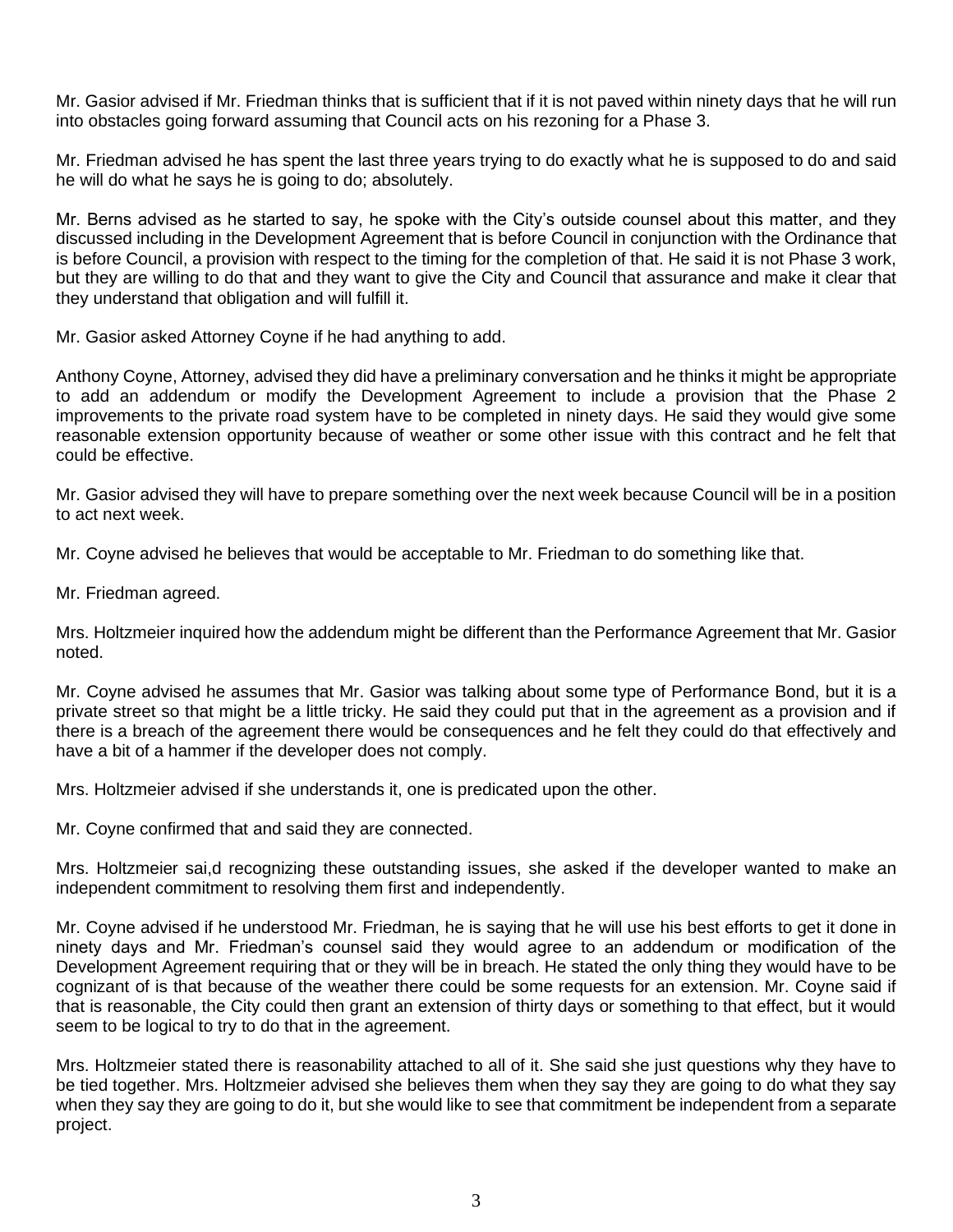Mr. Friedman advised he felt that what they are proposing was better for the City than having them separate because they are tying it to another large development that he is pursuing. He said in theory the City could stop his ability to move forward with that development.

Mrs. Holtzmeier advised she would feel better about Mr. Friedman pursuing another large opportunity knowing that he has buttoned down and committed to taking care of the one that he just completed.

Mr. Berns advised they have a Development Agreement with respect to phase 2, the phase where the pavement would be done. He said if Council would prefer that they amend the phase 2 Development Agreement to address the pavement, they could do that. Mr. Berns stated they are here to talk about the proposed phase 3 and the rezoning so it is in that context that they are thinking of modifying the Development Agreement with regard to that phase even though this work does not relate to that phase. He advised either way they will commit to that time frame in whatever form the City prefers.

Mr. Gasior advised he believes all of the improvements have been accepted in phase 2.

Mr. Cummins advised he believes that is correct with respect to the public improvements, yes.

Mr. Gasior advised so effectively phase 2 is over. He said with the acceptance of the improvements that is done.

Mr. Friedman advised there is a maintenance bond, and he just sent the check in for another year's worth of costs, so they are still tied to it.

Mr. Gasior addressed Mrs. Holtzmeier and said if Council were to act next week and grant the rezoning subject to the Development Agreement that he and Mr. Coyne have worked on with Mr. Berns, he felt what they need to add is that no building permit will be issued for anything in phase 3 until that road is resolved and that might be enough to protect the City and those residents.

Mr. Friedman asked for clarification if when Mr. Gasior said building permit, he meant for the buildings in phase 3.

Mr. Gasior confirmed such. He said if the rezoning is granted, Mr. Friedman would be in a position to start putting in the infrastructure, but the City wants to see the road improvements done in ninety days.

Mr. Friedman said that is why he wants to be clear that Mr. Gasior means the vertical buildings.

Mr. Gasior advised if that road work fails to happen within ninety days and the City begins to get a lot of complaints then the City will not issue any building permits.

Mr. Friedman advised he is okay with that. He said he is not going anywhere, and he has done everything he said he would do for three years.

Mr. Gasior clarified this is to satisfy Council, that is all.

Mr. Friedman said he understood and indicated he agrees to that. He stated they are willing to do this quicker than they would normally do in a development like this. Mr. Friedman advised normally they would wait until they are completely done so that they do not take any chance on damaging asphalt, which would be the responsibility of the HOA. He said they are agreeing to do it faster and before the City will issue a building permit and he is fine with that.

Mr. Cummins advised the one issue he wanted to bring up that may play in a little bit to the timing and to which document that it is attached to, is that they are going to do the resurfacing now and then there would be a good bit of construction over the next couple of years on phase 3. He said it seems to him that it might be wise to have some method to fix up any areas of asphalt that fail under that construction traffic. Mr. Cummins stated even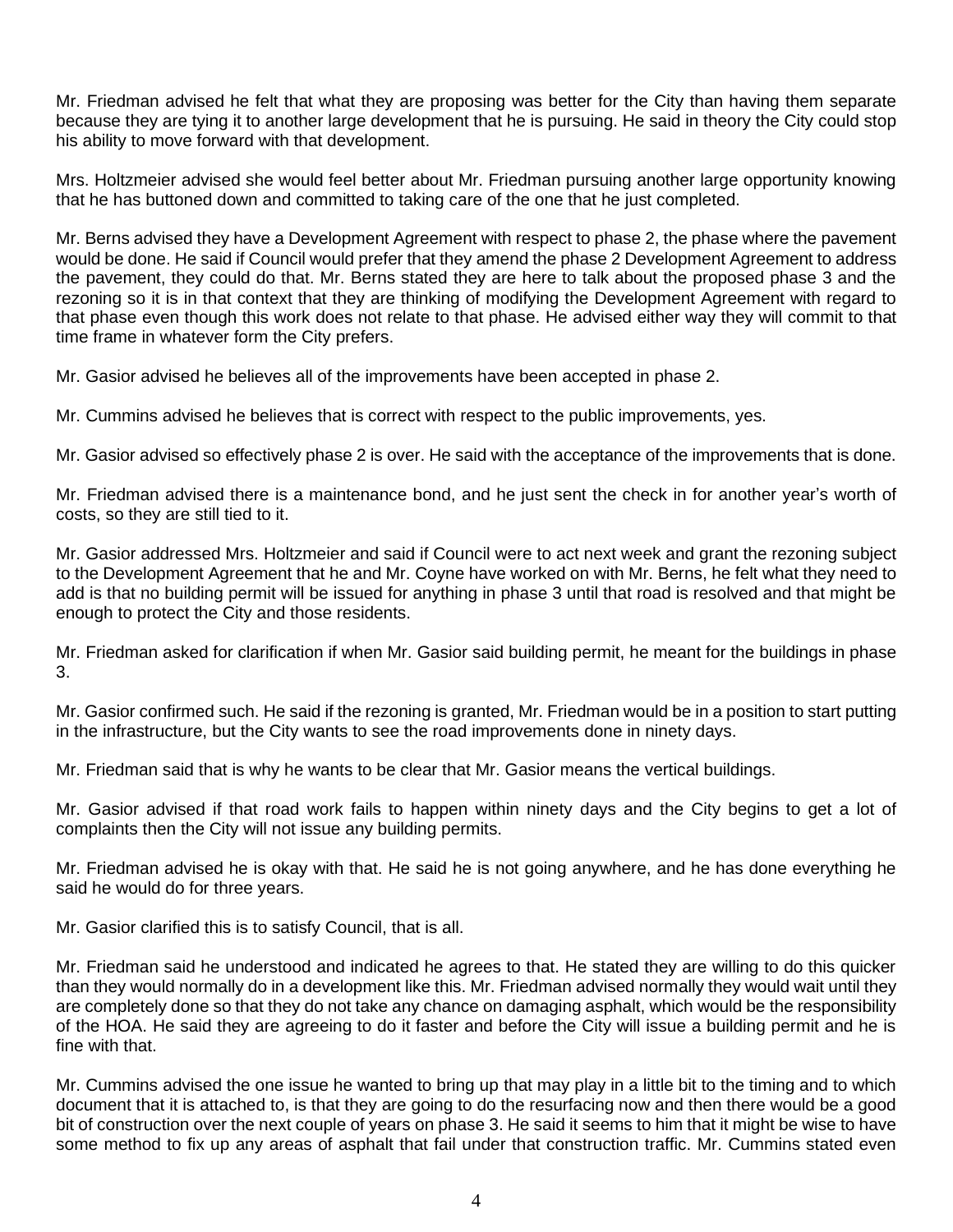though they might be placing the surface coat now; when phase 3 is done some of those areas may need some amount of repair.

Mr. Friedman advised in a normal course they would always do it anyway.

Mr. Cummins advised he was just pointing out that it is not just getting something done in ninety days, it is also making sure there is a good condition at the end.

Mr. Gasior advised the only leverage they have is the building permit process and that is where the City exerts its authority to try to comply with some of the demands that the City has. He said Mr. Friedman has been very good at following up and the City appreciates that. Mr. Gasior stated what he should come to expect in phase 3 is that if things are not being repaired and the pavement is failing and the City is notifying him that it is failing and nothing is happening to repair it and the City is getting complaints from the residents then the City is probably going to have to exert their authority on those building permits.

Mr. Friedman answered that he has no doubt that they will.

Mr. Gasior advised just so that they are clear.

Mr. Friedman advised that he is always aware of and careful to follow all of these rules and he does not believe that he has done anything to not show that for three years. He said they would continue to have a good relationship and he does not think this is the last plan that he will be in front of Council for either. Mr. Friedman stated this is normal course and they do this all the time.

Mr. Gasior advised he just wanted to point out for Mrs. Holtzmeier that would be leverage for the City regarding issuing building permits because he knows that Ryan Homes is very much interested in building and the reason the developer wants to go to phase 3. He said if the City is going to get complaints and have problems with that road going in for the residents who have already bought these expensive town homes and expect a certain quality of living then the City will have to exert its authority on the building permits to make sure that things are being done.

Mr. Moore advised Mr. McBride mentioned at a previous meeting something about parking and he does not know if there was anything else that was discussed or looked at. He inquired if there is going to be enough parking for overflow if a resident hosts a party.

Mr. Friedman advised they have some numbers to go over, and he would be happy to discuss that, but he will reiterate that they have maximized the parking on this plan.

Mr. Berns advised under the City Code the requirement in an R-3 district is 2 parking spaces per unit, one of which needs to be enclosed. He said for the existing phases of 1 and 2, those standards are substantially exceeded. Mr. Berns stated there are 30 units in phase 1 and 83 units in phase 2 and there are a total of 131 parking spaces in phase 1 and 355 parking spaces in phase 2. He said that compares to 88 required in phase 1 and 166 required in phase 2 so there is almost double the parking in phase 1 and more than double the parking required in phase 2. Mr. Berns advised in phase 3 they are going further because as was pointed out they were asked to maximize the parking spaces in this phase resulting in the reduction of units as well. He said dwelling units were replaced with parking spaces. Mr. Berns stated in phase 3 there are 72 dwelling units proposed and that would require 144 parking spaces and they are going to have 324 parking spaces and that includes 36 on street parking spaces, which almost doubles the number of on street parking spaces beyond what the other two phases have. He advised that is a total of 810 parking spaces throughout all three phases and that compares to 370 that are required so there are 440 more spaces than are required under Avon's Code. Mr. Berns stated they have maximized the number of parking spaces in phase 3 and they have eliminated units in order to do that and they reconfigured the way in which the units are laid out to provide for the disbursement of parking spaces throughout the phase. He said they also included a stub street so, they have done everything they could to maximize the parking and they are far beyond the required parking especially in phase 3.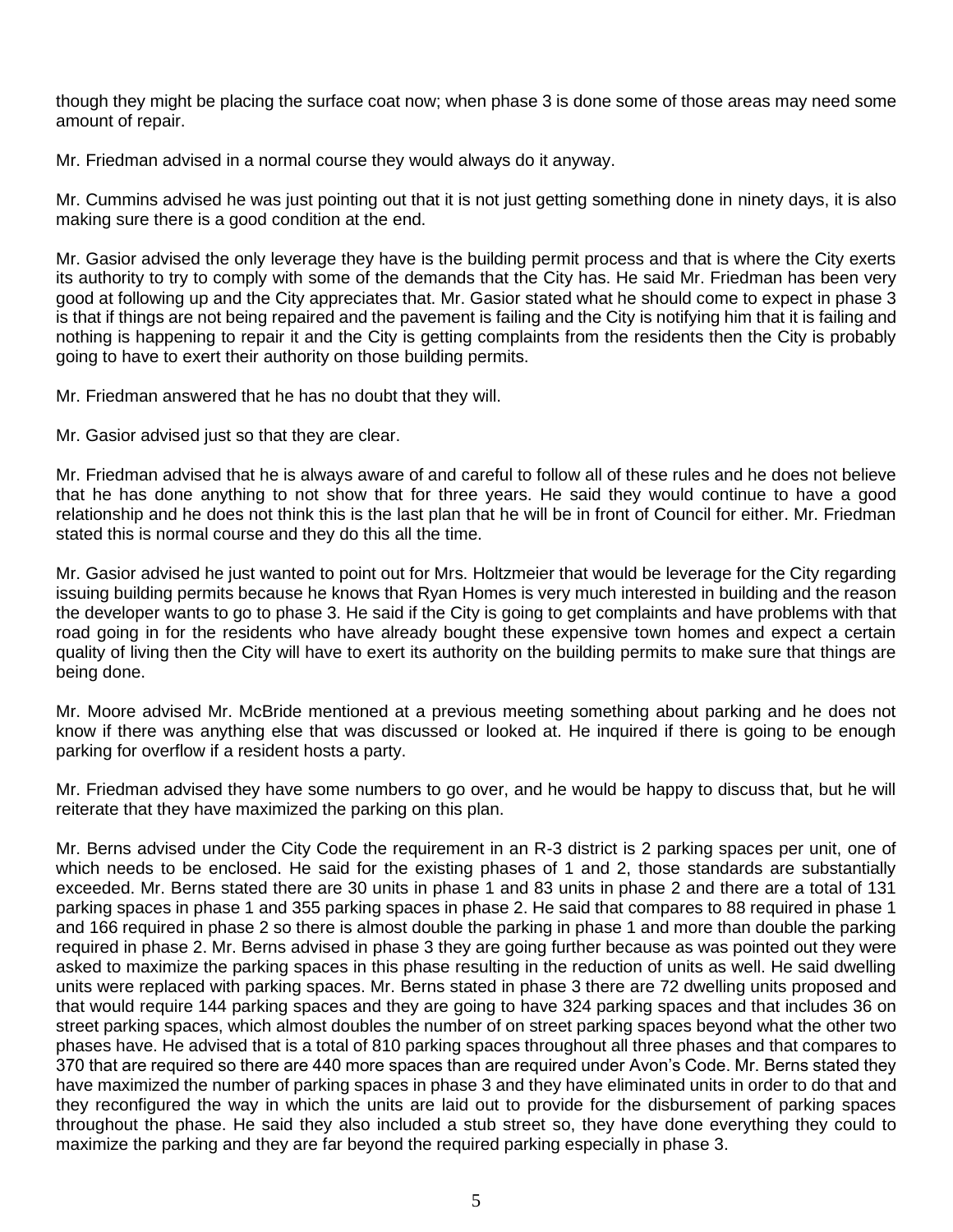Krista Pavlosky of 1477 Caymus Court advised she arrived back from Texas that day and when she came home to the snow and water there is a puddle in front of her driveway. There is a puddle in her landscaping from gutter issues that have not been resolved. There is a puddle in her backyard due to the grading not being proper, which was also to be addressed and no one has followed up on that. She said when it rains it looks like a flood in her area with the drains being higher up than the street and driveways and it is embarrassing. Ms. Pavlosky stated they live in a brand-new development and when friends and family want to see her place she has to apologize for what it looks like considering it is new and that is not how it should be and when buying a new house there are expectations. She advised with the aspect of parking for phase 2, there were 4 or 5 parking spaces when they visited the model home and those were taken away to build 2 more units. Ms. Pavlosky said she does not know how much parking there really is considering they are being told that it is being maximized yet all the residents have noticed is that it being taken away to put in more houses. She stated she has had 3 guests over at one time and one fit their vehicle in her driveway and the others had to disperse at the other end of phase 1 or other end of phase 2. There are three parking spots that are available next to her unit and the other ones are occupied by the condominiums behind hers that are not a part of Concord Village. Ms. Pavlosky advised she just wants to know with the parking if they are going to have enough. She asked what is considered driveway parking because even then some residents have 2 cars that cannot fit in their driveways; 1 car could maybe fit in their garage considering people store their things in their garage. She said she feels like some of what was said earlier sounds a little bit inaccurate, but she is not the one running the numbers, but these are investments for everyone and it is her first home and she is only 25 years old and she was very excited when she started this journey and went against her better judgement when hearing the good and bad about Ryan Homes. Ms. Pavlosky stated it is a cookie cutter home, but it is a great start. She said throughout the year it has been one disappointment after the other and she felt the quality inside the home is trash; her stairs were not installed properly and her kitchen island was almost 2 feet farther one direction than it should have been. The time it takes someone to come out when you have a problem, they try to go around it and that is what she does not want to see in this community. She advised they want to see these things taken care of before phase 3 goes in because when starting a new phase in a development they need to finish the one before it and not leave it a mess and move on to the next one. Ms. Pavlosky clarified that she lives in phase 2 when asked by Mr. Fischer.

Mr. Fischer asked if there is a difference in the parking numbers that are in phase 2 than will be in subsequent phases moving forward.

Mr. Berns advised there is. He said in phase 2 there are 83 units, but only 23 off street parking spaces and in phase 3 there are 72 units, but there are 36 off street parking spaces. He said the driveways in phase 3 are longer so it may be possible to fit as many as four cars in a driveway in phase 3. Mr. Berns stated and the parking is disbursed throughout phase 3 more effectively than probably in phase 2.

Mr. Friedman advised to be clear, the parking in phase 2 is exactly as it was per the plan; they did not veer from that or change that or add units where parking was. He said it was per plan from the beginning. Mr. Friedman stated in these types of developments to have a 2-car garage, is one more than required, and 2 parking spaces in front of the garage is a lot of parking as it is more than double the Code.

Ms. Pavlosky advised she wanted to comment about the asphalt/concrete situation and while she is not sure of the plan for phase 3, she knows by living in a previous asphalt community without sidewalks, the streets get hot and there are kids playing and many of her neighbors have pets. She said it is a very active community and they all go on walks and that is one thing that caught her eye was how hard it might be to take her pets on a walk or play outside with kids if she is hosting a family event. Ms. Pavlosky stated that two different street surfaces in the same development was not aesthetically appealing, and she felt it makes it look like phase 1 was nice and put together and seems to flow and then with phase 2 was met with the bare minimums to save costs and move on to phase 3. She said that is her opinion and how she feels as a part of this community of Concord Village and with this being her first house and investment, she would like to see more trust and assurance from Ryan Homes.

Audra Baily of 1452 Chenin Run advised they are asking for the road to be corrected now and she appreciates what sounds like a commitment to do that within the next ninety days, but yet she feels it is critical that there is some commitment in writing that the road will be replaced again in one to two years when phase 3 is complete. She said she lives on the Chenin Run, west entrance, that is going to be the construction highway and she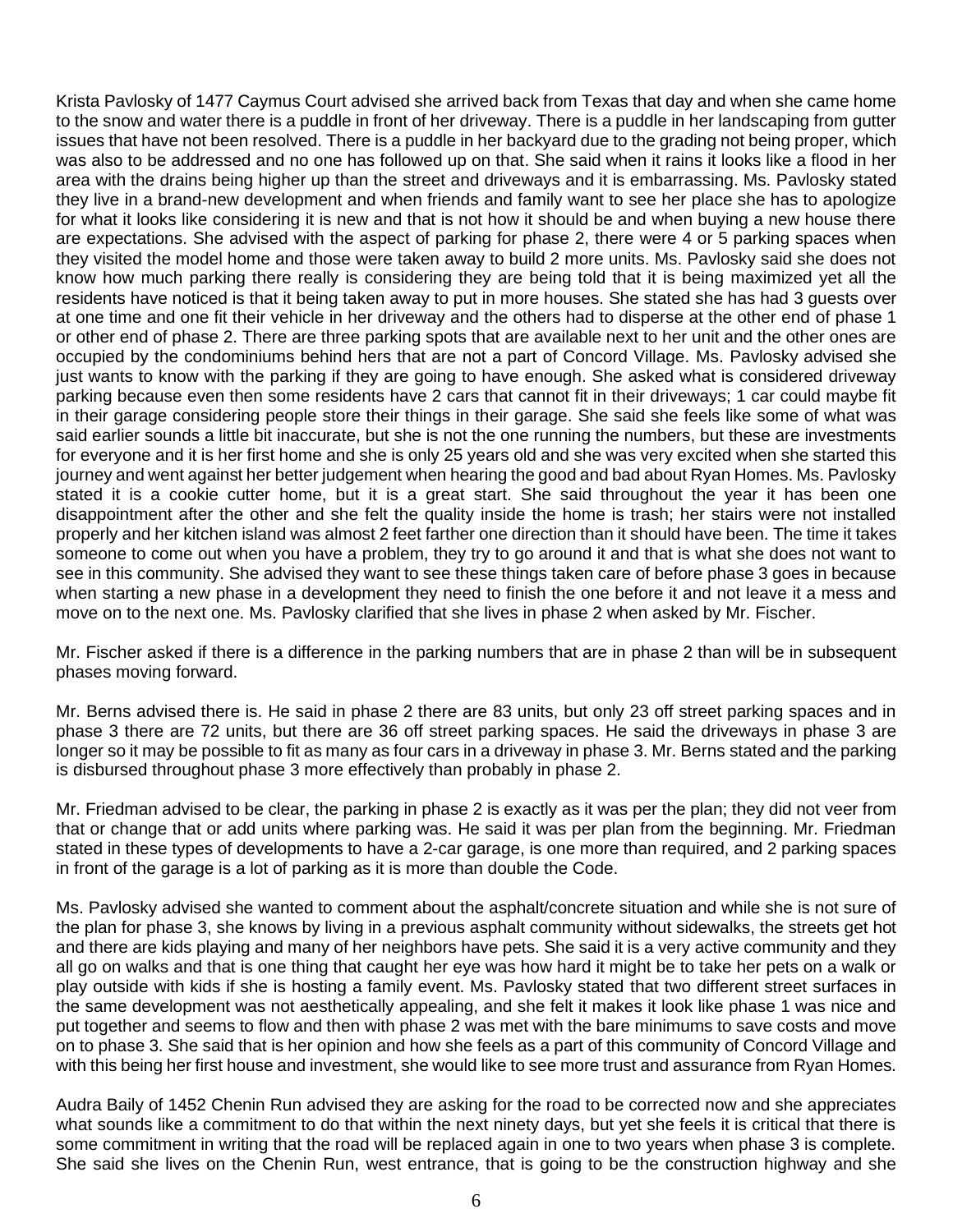appreciates that they are going to have a road now because then her road will not be completely flooded for the next year or two, but it will need to be fixed again before that expense is passed on to their HOA. Ms. Bailey advised she is embarrassed that she paid over \$300,000 for her townhome; it is embarrassing that this is how their development looks. She said until they stood up here a couple of weeks ago, that it was going to be accepted. Ms. Bailey said that is a disappointment to her as a resident of this City. She felt like if she and other residents in this development had not said something that they would probably be dealing with flooding for years. Ms. Bailey stated she would appreciate if somehow that commitment is there and she agrees with the blacktop as it is aesthetically awful to have half of a development with a different roadway surface. She said part of Chenin Run is a concrete surface and the other part is going to be blacktop and she does not understand the decision there. Ms. Bailey advised at least if they can get it fixed now and fixed again later that she would accept that. She said she hears what is being said about phase 3 having more parking but she lives in phase 2. Ms. Bailey stated that is great for phase 3 that they are going to have longer driveways and more parking on the street, but she does not. She indicated that she was promised on street parking, landscaping, a tree in her front yard, and trees around the pond and she does not know when that is happening either. Ms. Bailey advised she agrees that it feels like phase 2 has been abandoned and the developers are moving on into the next phase. She said she would appreciate whatever can be tied into the contract for the approval of phase 3 because they are embarrassed by their development right now.

Vasily Olar of 1470 Caymus Court advised he and his wife and child moved into this development back in August of 2021 and this is his point of view. He said he does not know who is responsible whether it is Ryan Homes or the City or the developer, but the dream he was sold was not the reality as far as the quality. Mr. Olar stated one thing he was really looking forward to is that he was told that there would be no more town homes built after phase 2 and he was given an approximate time frame that it would be completed, and he accepted that. He advised now even before the current area of phase 2 is taken care of, they are talking about building so many more units that Chenin Run is going to become a highway and it already is to some degree because of the construction, but if there is not another road built to give the new phase 3 town homes access, it is going to be so busy. Mr. Olar said there are lots of young adults with children living there and as soon as the weather becomes nicer everyone will be outside on bicycles and playing outside and they are gong to have this highway of a road and that really concerns him. He stated regarding the condition of the roadway, he has been told repeatedly that as soon as the construction is done that, they will make the road look nice and it has been back and forth as to when that is going to happen. Mr. Olar advised currently the Chenin Run entrance is basically unusable as he has a lifted truck, and he can barely use that entrance because it has giant holes, and he does not know how hard it would be to patch those holes every month or two as the heavy trucks are damaging the road. He said regarding the parking situation there are a bunch of numbers being rattled off and all he knows is that what he sees is that the parking is not sufficient and when he hears that there are 340 parking spaces that sounds like a lot, but they are counting the driveway and the driveways are sad in his opinion as he cannot fit both of his vehicles so he parks one in the driveway and one on the street in designated parking areas. Mr. Olar indicated he cannot even park one vehicle in his driveway because when they were shown the model home that driveway was not comparable to what he was given so the numbers for parking spaces do not tell the complete story. He stated in terms of the current roadway flooding, it is bad, and he has to put on boots just to go to his mailbox and that is on Caymus Court and not Chenin Run where the construction trucks are traveling and since the construction trucks do not drive on Caymus Court, he felt that portion could have been fixed awhile ago in. Mr. Olar suggested they cut out units to make more parking spaces because he felt it was bad. He advised his neighbor will constantly park in a non-designated spot most likely because there are not enough spaces, and he has a hard time pulling into his driveway. Mr. Olar said there are a lot of these little complaints, but the road could definitely be fixed. He stated he is personally against phase 3 because he is afraid of Chenin Run becoming a highway and his concern for his children. Mr. Olar commented that it seemed to him that everything that is being done is for maximum profit and not so much caring about the actual residents that live there.

There was no further discussion on this item.

### 2. [ORDINANCE NO. 46-22](https://www.cityofavon.com/DocumentCenter/View/7746/Ordinance-No-46-22-Settle-Agree---N-Ridgeville-Infiltration) – TO AUTHORIZE THE MAYOR TO ENTER INTO A SETTLEMENT AGREEMENT AND RELEASE WITH THE CITY OF NORTH RIDGEVILLE FOR PAYMENT OF UNPAID INFILTRATION COSTS **Mr. Logan**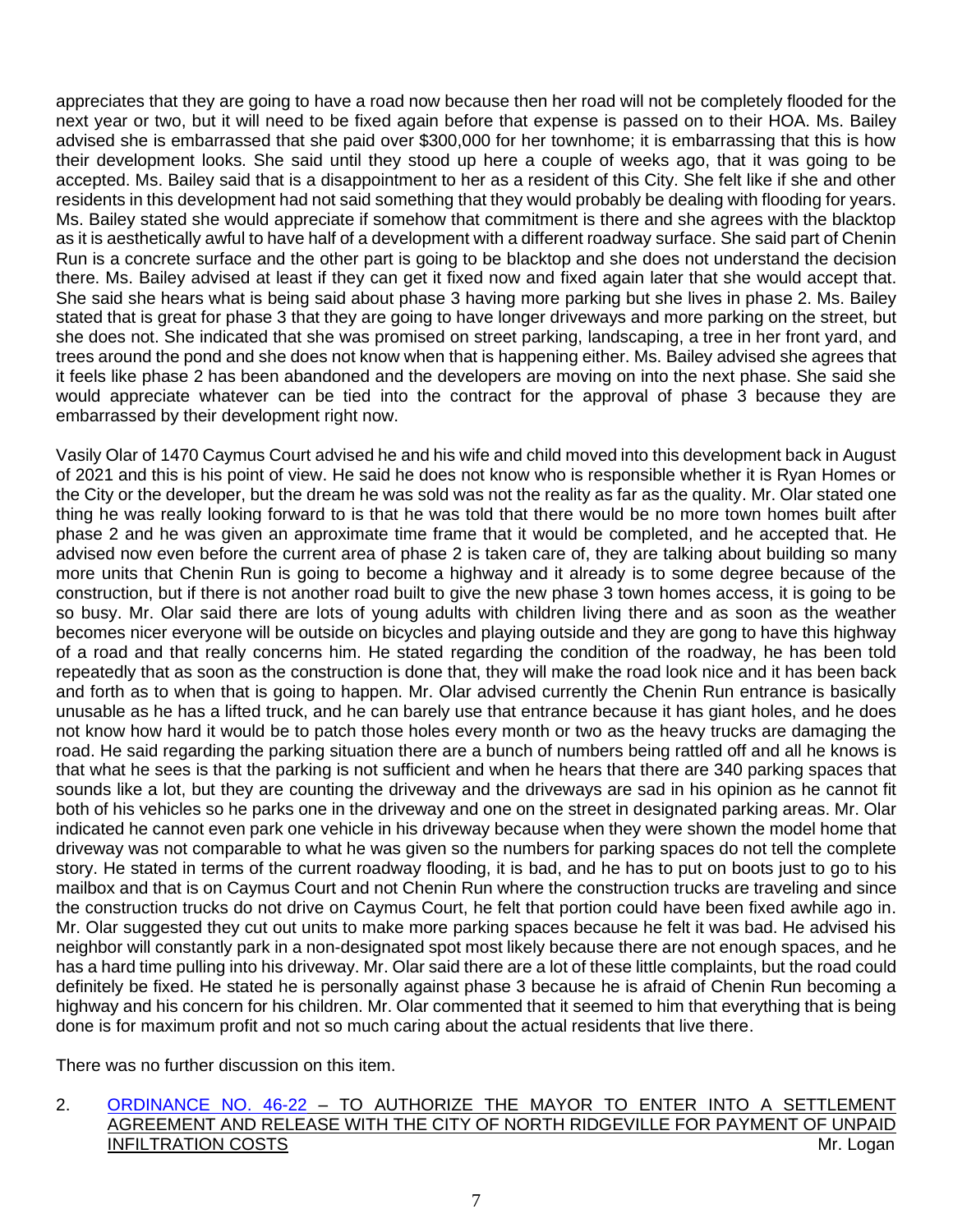Mr. Logan advised Council may remember that almost a year ago, it was discussed what North Ridgeville calls arrears. He explained that the City of Avon pays North Ridgeville on a monthly basis for sanitary sewer usage. North Ridgeville owns the French Creek Wastewater Treatment Plant in Sheffield and 75% of the City of Avon's sewage flows to that plant and North Ridgeville bills the City and it is paid within a couple of weeks and that is working out fine and it has been that way since August of 2010. However, between the year 2000 and August of 2010, there was a lot of confusion over infiltration costs and the way North Ridgeville bills and the way Avon accounts for usage at that time were completely different systems back then and the arrears number has been as high as \$230,000, but Avon's Administration knows that high of an amount is not what is owed. About a year ago, a new utilities billing supervisor took over in North Ridgeville and she has done a tremendous job and North Ridgeville is in the process of updating their billing software and is cleaning up their records. Mr. Logan stated Avon was looking at owing \$79,000 and the Administration did some research and was able to justify some of those amounts that are owed pertaining to this 2000 to 2010 timeframe. He advised North Ridgeville came back with the amount of \$43,329 to forgive all past due balances. Mr. Logan emphasized there is nothing in arrears since August of 2010. He said his opinion is to pay this amount and get the release and have a clean slate. Mr. Logan stated Avon has good working relationships with the City of North Ridgeville now on many levels. He advised by agreeing to this payment, Avon does not need to appropriate extra monies as this would come directly out of the City's Sanitary Sewer Fund No. 2 and then we put this issue behind us.

Mr. Gasior advised there was litigation going back in the mid 1990's, specifically 1994, involving Avon and North Ridgeville over infiltration. He said according to North Ridgeville there were monies due going back that far. Mr. Gasior stated there was additional litigation that took place in 1998 leading into the year 2000 and again the allegation that North Ridgeville was making was that Avon was not paying a sufficient amount of money for the infiltration and the City argued over meters that were being installed at both ends of the interceptor. He believes when the new utilities supervisor person in North Ridgeville came in, she did a very good job of going back and trying to ascertain these arrearages, but Avon took the position that North Ridgeville would probably have a very difficult time proving those numbers. Mr. Gasior said Mr. Logan did a great job of going back and looking at the check register to see exactly how much money Avon paid out and figured maybe \$30,000 to \$35,000, but where this started at \$160,000 and splitting the difference, they were down to \$43,000 and he felt to put this issue behind them that he recommends they agree to settle. He stated he could not tell them how messy this could get if they have to go to litigation over it and he felt that what they were really compromising on was about \$12,000 to \$17,000 out of the \$43,000 amount and he felt it was more than worth our while to enter into this settlement agreement and be done with this once and for all. Mr. Gasior advised the agreement states that it is going to be the full and final settlement of all of those past arrearages.

Mrs. Holtzmeier inquired as to the balance in the 631 fund account after this settlement is paid for the 2022 fiscal year.

Mr. Logan advised \$2.5 million. He said that fund is a very healthy fund.

Mrs. Holtzmeier advised they were looking to pay the settlement out of the 631 Fund versus the General Fund and that would leave that fund balance very well off. She asked and they would not anticipate the City needing to make any other appropriations to that fund account because of this settlement?

Mr. Logan advised no; not at all.

Mrs. Holtzmeier advised she could see some asking and she felt that information was important to get out there.

Mr. Radcliffe said this settlement agreement reads from the mid 1990's through 2010.

Mr. Logan advised that is the time frame when this arrearage was created.

Mr. Radcliffe advised he wanted to be certain that the City is protected. He said it was mentioned that from 2010 going forward there have been no problems, but he questioned if there was anything in the agreement that stops North Ridgeville from seeking further retribution such as another audit from 2010 to the present.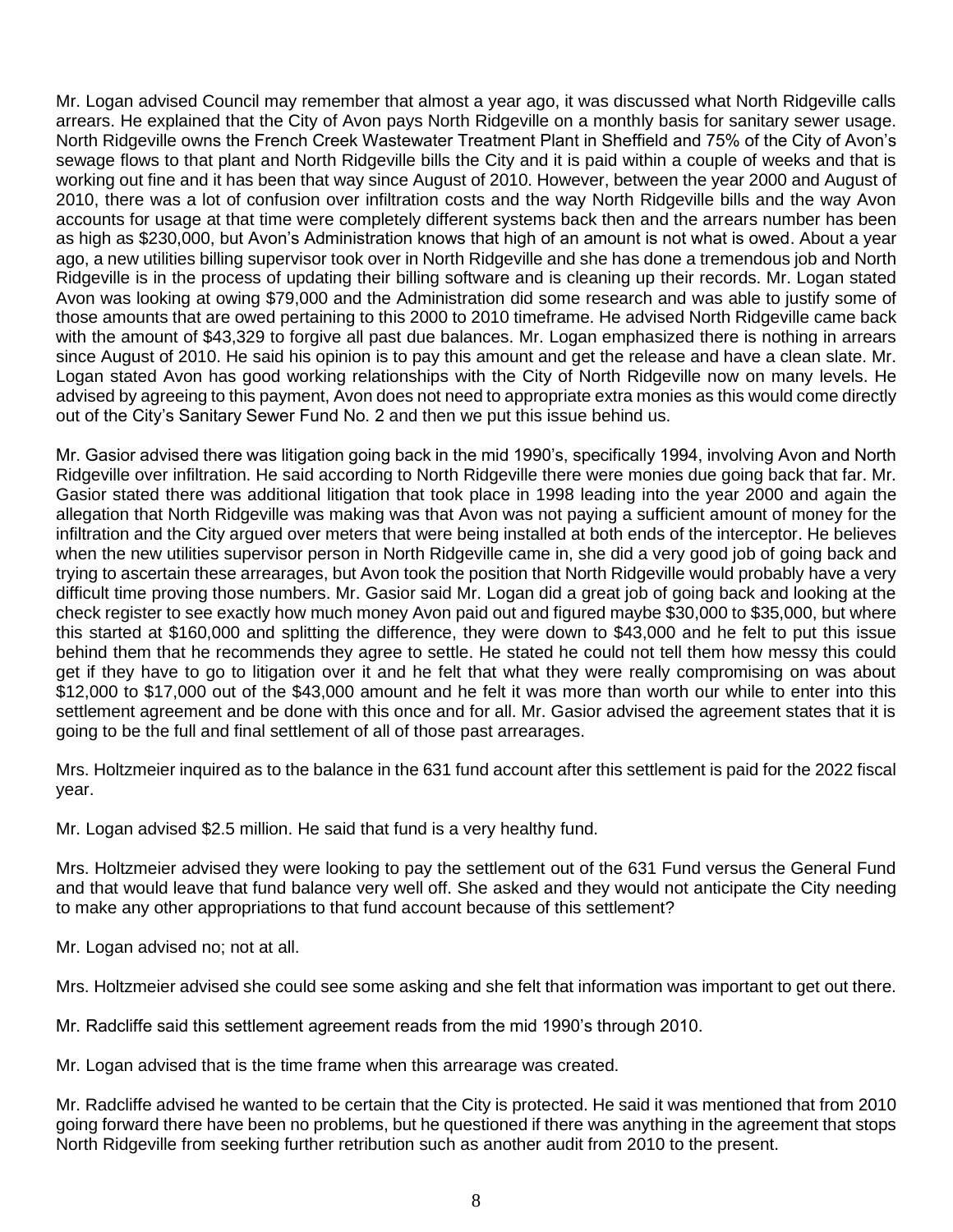Mr. Logan advised they will not find anything in those years because he has been Finance Director since that time.

Mr. Radcliffe advised he understands Mr. Logan's stance, but he would not have thought that North Ridgeville would have found these arrearages either.

Mr. Logan advised he was not Finance Director during that time.

Mr. Radcliffe said it is simply the fact that North Ridgeville could try. He asked if the agreement should be changed to incorporate to the present day to cover ourselves so that North Ridgeville cannot seek further claims of arrearages.

Mr. Logan advised he does not care if North Ridgeville were to do that because they would not find anything. He said if you look at the release, it does not indicate any kind of date. Mr. Logan stated No. 2 in the release, the City of North Ridgeville will release and hold harmless the City of Avon for past due infiltration costs. He said it does not list a date. Mr. Logan advised …stemming and resulting from the North Ridgeville Utility Department audit. He said North Ridgeville could do another audit now and go back as far as they want as North Ridgeville's statement is going to show \$230,000 and where that amount came from, the City of Avon does not know. Mr. Logan stated Mr. Gasior and he have met with officials from North Ridgeville on a couple of occasions, but since August of 2010 North Ridgeville will find nothing.

Mayor Jensen advised previously North Ridgeville carried that amount forward so this has been hanging over Avon for a long time. He said North Ridgeville does not have anything else on their books against Avon and Avon's contention was always how to come up with a settlement. Mayor Jensen confirmed there is nothing else out there that North Ridgeville could lay claim to against Avon. He stated North Ridgeville did not do an audit and find this arrearage, it has been on the books for years and North Ridgeville has always shown that balance carried forward. Mayor Jensen advised it has been known that Avon owed something, and this settlement agreement takes care of all of it and there would be nothing outstanding. He said there were some issues years ago and Avon was installing meters to try to figure out where this infiltration was coming from because Avon did not feel that North Ridgeville had a great system in place to track it. Mayor Jensen stated from the time that Mr. Logan has been the Finance Director there have been no additional charges made, it has always been that same amount and the reason the Administration would like to get it off the books. He advised if North Ridgeville holds Avon harmless and says this issue is over with then they cannot come back and say they found something else.

Mr. Radcliffe advised that was his whole point.

Mr. Logan advised as Mr. Gasior mentioned, Avon recreated check registers off Avon's old system and matched up payments with billing the best they could, and he came up with an amount that the City of Avon would owe the City of North Ridgeville \$30,588.76. He said North Ridgeville is asking for \$43,329.00 and agreed that the City of Avon is conceding to a little over \$12,000.

Mr. Radcliffe advised that is not his point. He said his point is that from his perspective this felt like a lot of this is hearsay, but yet Avon is putting in set dates in the settlement agreement and he is concerned that there could be some hearsay that develops two years from now that North Ridgeville could say that in 2014 or in 1983 they found additional arrearages. Mr. Radcliffe stated he wants to cover this completely.

Mr. Logan advised he believes this settlement is a full settlement.

Mr. Radcliffe advised he wants to know it is complete because the Ordinance only lists the mid 1990's to 2010.

Mr. Gasior advised the Ordinance is trying to give a time frame for what prompted the settlement in the first place. He said it was that time frame that brought about the entire discussion, and he does not believe that there was any claim that there were outstanding balances from the 1980's and there certainly was no claim that there were outstanding balances post 2010. Mr. Gasior stated the actual release itself does not set parameters by way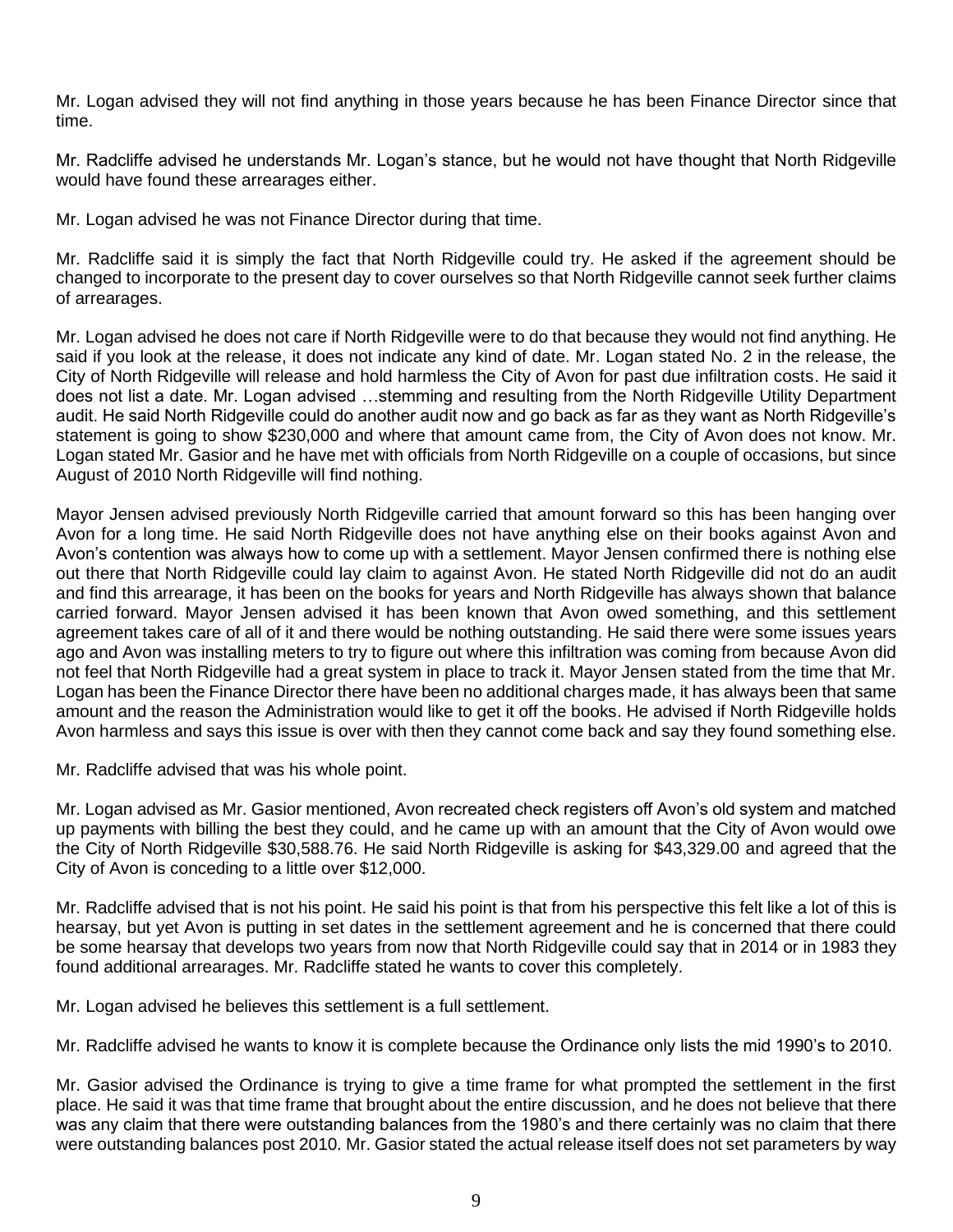of dates; it just says that, "The City of North Ridgeville will release and hold harmless the City of Avon for past due infiltration costs and water bills stemming from the 2022 North Ridgeville Utility Department Audit."

Mr. Radcliffe suggested the word, "all" be added.

Mr. Gasior advised he would contact North Ridgeville's Law Director and ask if that is amenable. He said he does not believe it would be a problem and the word, "**all** past due infiltration costs…" could be added.

Mr. Radcliffe suggested it include all previous up to today. He said he is just trying to cover this so that something does not get miraculously found two years from now when some of the Administration may have changed. Mr. Radcliffe advised he is trying to protect the City from further claims.

Mr. Logan felt that was reasonable. He advised North Ridgeville is in much better shape now with how they operate and bill and Avon is also in much better shape.

Mayor Jensen clarified that the City of Avon is still running at a zero balance not including this arrearage. He advised Avon matches everything up now and there is no question of owing more. Mayor Jensen said he understands Mr. Radcliffe's concern, but it is at a zero balance every month except that one balance lingers.

Mr. Radcliffe agreed it would be good to get this off the books and settled, but said he just wants to protect the City of Avon so that they cannot come back and make another claim.

### 3. [ORDINANCE NO. 47-22](https://www.cityofavon.com/DocumentCenter/View/7747/Ordinance-No-47-22--Blue-Dog-Baseball) – TO AUTHORIZE THE ADMINISTRATION TO RECONCILE RECEIPTS AND DISBURSEMENTS WITH BLUE DOG BASEBALL, LLC FOR THE 2021 SEASON Mr. Logan

Mr. Logan advised per the operating/lease agreement between the City and Blue Dog Baseball, every year around the 1<sup>st</sup> of the calendar year, Blue Dog Baseball will reconcile all the maintenance costs and the like that the City owe Blue Dog Baseball. He said Blue Dog Baseball also reconciles all of the advertising revenue per that agreement and Blue Dog pays the City 4% of that advertising revenue with a minimum of \$30,000. Mr. Logan stated in 2021, 4% of the advertising revenue does not reach that minimum of \$30,000 so Blue Dog Baseball will owe the City \$30,000. However, when he and Mr. Gasior met with Tom Kramig of Blue Dog Baseball a few weeks ago and Mr. Kramig's attorney, John Polinko, Mr. Kramig made a claim that he could not rent out his stadium in October of 2021 because he had been told that the City would be installing turf during that time. He advised the turf was not replaced as they know, but it is scheduled to be replaced this fall. Mr. Logan said Mr. Kramig provided some information on how much rental he had in 2020 and how much in 2019 for the month of October and it was \$11,000 in 2020. He stated the Administration is asking Council to provide a one-time exception to this \$30,000 that Mr. Kramig owes the City. Mr. Logan mentioned that those monies that Mr. Kramig owes go into the Capital Improvement Fund No. 284 and that is the fund the City uses to pay for certain capital improvements at the stadium. He clarified it is the City's money per that agreement, but that money is used from that fund for that type of expense. Mr. Logan advised regarding the 2021 season, Mr. Kramig is asking for this \$11,000 concession because he did not do any rentals in October with the understanding that the turf was going to be installed. He said the Administration is asking Council to authorize this and the City would accept the payment of \$19,000 for 2021 for one-time relief and the turf is scheduled to be installed the fall of 2022 and this is in writing.

Mr. Fischer inquired as to who Mr. Kramig was claiming said that the turf was being installed in October 2021.

- Mr. Logan advised the former Service Director for Avon.
- Mr. Fischer asked if Mr. Kramig had any documentation of that claim.
- Mr. Logan advised no because the City never issued a purchase order.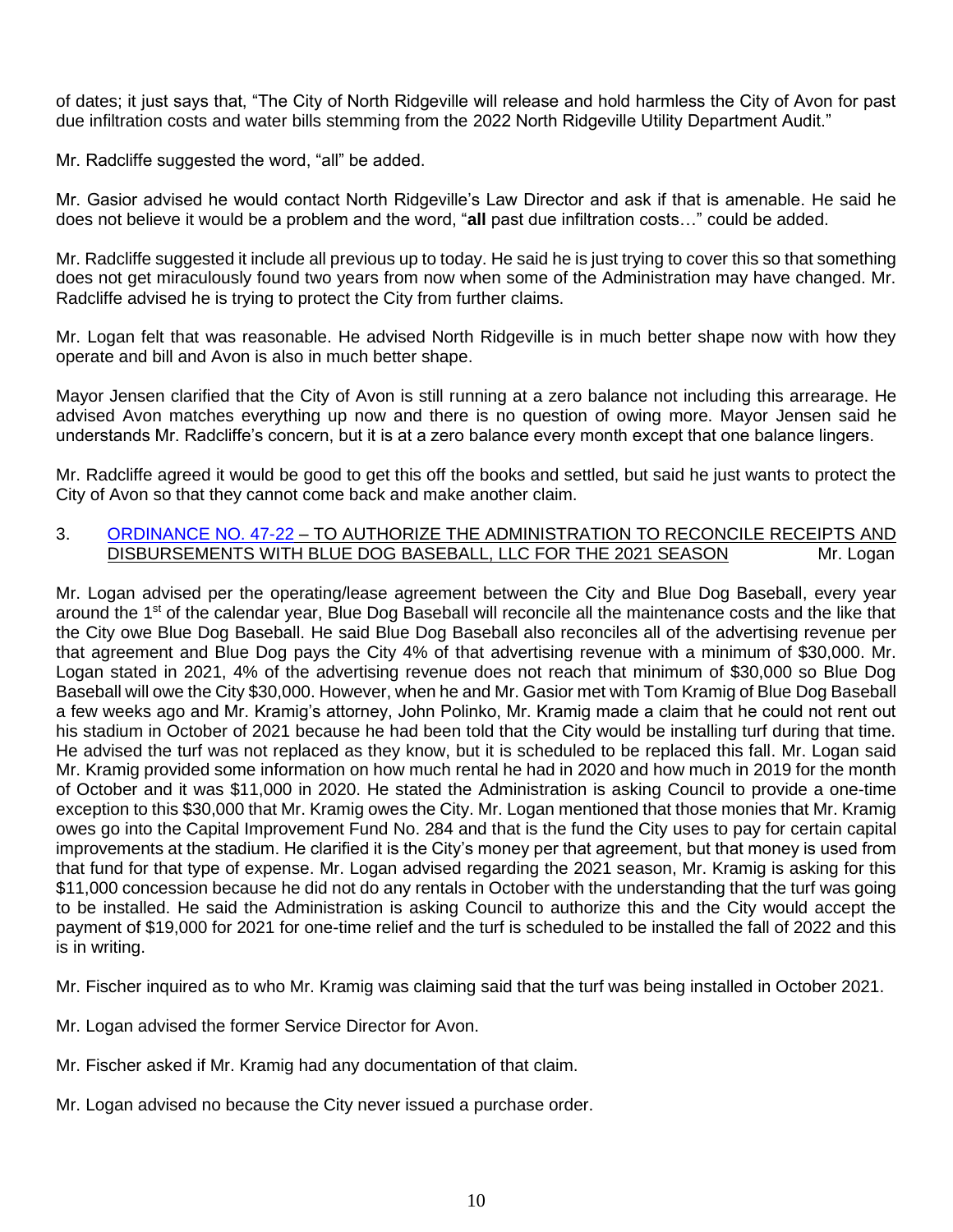Mayor Jensen advised at that time, the former Service Director was not keeping a good email trail and Mr. Kramig is claiming that he was told that the turf was being installed. He clarified that Council would have had to approve that expenditure and there was no one on this side of the Administration that said the turf was being installed.

Mr. Gasior advised there was a shift in approach when the former Service Director found out that the school had replaced their turf through a state bid contract, as some members of Council may remember that the City decided that they would participate in a state bid situation and utilize Sourcewell. He said he believes it came to Council in September of 2021 with legislation to authorize the City to contract with Sourcewell, but Sourcewell could not get the job done in the fall of 2021 because of weather. Mr. Gasior stated the whole thing got kicked into 2022 and Mr. Kramig feels he was denied the opportunity to rent the stadium during that part of 2021. He advised the Administration is trying to act in fairness to both parties. Mr. Gasior said Mr. Kramig did not make his revenue on the signage and he signed a contract stating he would guarantee the City \$30,000 and he came up quite a bit short in 2021. He advised the City worked with Mr. Kramig during the pandemic and provided relief on the rent in 2020 and Mr. Kramig also used his PPP money to pay a portion of the rent in 2021. Mr. Gasior stated it has been back and forth and it was thought that the request was not that unreasonable. He said he felt strongly that it should be brought to Council because the City is coming up on the short end regarding revenue and he wanted the auditors to know that Council understood that as well.

Mrs. Holtzmeier advised the City is in a lease agreement with this party as the owner. She asked what the lease agreement says about the requirement to provide notice.

Mr. Gasior advised Blue Dog Baseball, LLC has control of the stadium to do as they please. He said typically the stadium would be rented out as soon as the baseball season ends and from the attached email, Council could see that Mr. Kramig has done that and provided a date as to who it is rented out to. Mr. Gasior stated as far as notice, Council passed a Resolution saying that the turf would be replaced by the end of 2021, but then it was extended because of the pandemic. He advised he does not know what happened in the conversations that the former Service Director had with Mr. Kramig. Mr. Gasior said the City can fight this if that is what they wish to do.

Mrs. Holtzmeier advised she is just trying to connect the dots to see what happened and what does the lease say is the City's obligation and the tenant's obligation.

Mr. Gasior advised he could not find anything specific in the lease that says that the City cannot pay this money now or that the City does not have an obligation to pay this money now because there was no notice or something along those lines. He said he believes that Mr. Kramig will argue that he was misled by statements made by a City official, but he was not misled because the goal was to get the turf replaced in 2021. Mr. Gasior stated the City shifted its position a little bit and decided to go with Sourcewell and save some money on the installation by utilizing Sourcewell and it threw the timing of the installation off and Mr. Kramig came back and said that it cost him \$11,000 because he could not rent the field out in October of 2021. He advised he did not expect to have to litigate this issue and so he cannot answer specific questions about what the contract or the lease says, but if Council instructs him to do that before they are willing to act on this legislation, he would be happy to do that and provide a full report.

Mr. Logan advised Mr. Polinko, who is Mr. Kramig's attorney, had a letter describing why they feel Mr. Kramig was misled and could not rent the field out in October 2021. He asked Mr. Gasior if there was a letter.

Mr. Gasior answered no that Mr. Kramig just said that he could not rent out the stadium because the Service Director at the time had indicated that the turf was going to be installed. He said he believes that was indicated to Mr. Kramig as early as April or May of 2021 before the season started. Mr. Gasior advised then things developed in a way that the former Service Director found out that the school had changed their turf and who the company was and then decided that the City would go that route and the whole timing of the situation got out of whack and here we are. He said he is more than willing to challenge them on this, but Mr. Logan could have accepted the money and moved on, but they did not want to do that. Mr. Logan advised it is a deviation from the lease terms.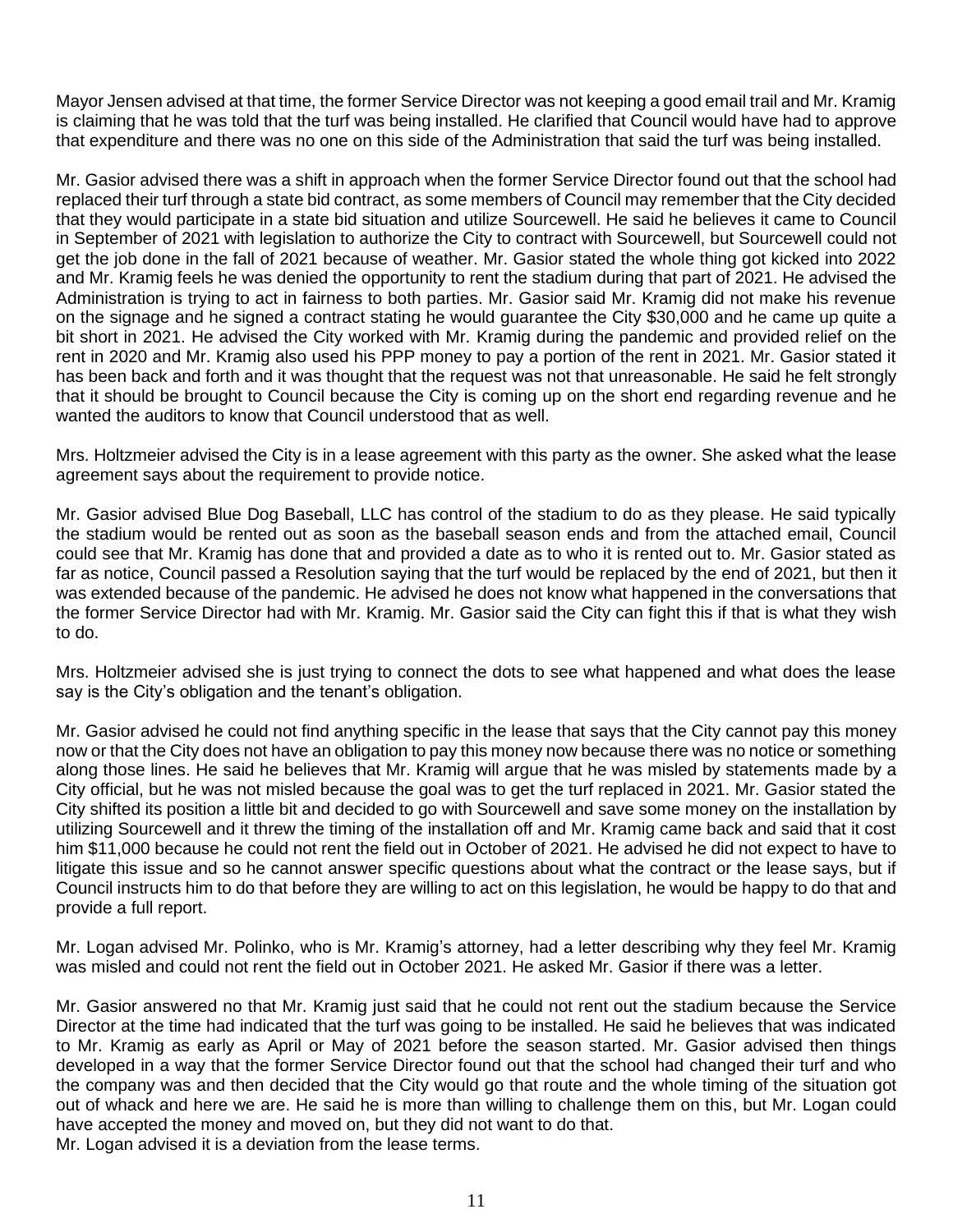Mr. Gasior advised they could have accepted \$19,000 instead of \$30,000 and they wanted to tell Council why, but if that is not good then he understands why, and the City will fight it.

Mrs. Holtzmeier asked Mr. Fischer if they could add a purpose to the Executive Session to discuss this further since they are hearing from Mr. Gasior the potential threat of imminent litigation and knowing there is already an Executive Session scheduled at the end of this meeting.

Mr. Fischer was agreeable to add the threat of imminent litigation to the Executive Session purpose.

Mr. Moore asked if Mr. Kramig, who is asking for relief of \$11,000, alluded to what the advertising revenue was in 2018 and in 2017 for October.

Mr. Logan advised no, but they could ask him.

Mr. Moore advised he was curious because even if you average out the two years it was \$9,900.

Mr. Logan advised he believes Mr. Kramig's email was attached to the Ordinance which shows 2019 and 2020. He said they could see in October of 2020 there were a dozen events and similar in 2019. Mr. Logan stated he could ask Mr. Kramig about 2017 and 2018.

# 4. [ORDINANCE NO. 48-22](https://www.cityofavon.com/DocumentCenter/View/7748/Ordinance-No-48-22-Amend-Class-Spec-Finance-Clerk-1) – AMENDING §256.98 OF THE CODIFIED ORDINANCES OF THE CITY TO REVISE THE CLASSIFICATION SPECIFICATION FOR THE POSITION OF FINANCE CLERK 1

Mr. Logan

Mr. Logan advised Mayor Jensen alluded to this in his remarks a couple of weeks ago and it is in front of Council now. He said they would like to amend the Class Spec for this position, which is the Accounts Payable Clerk position. Mr. Logan stated the Finance Clerk 1 was the full-time position and currently there is a part-time employee in the Accounts Payable position, and they would like to take it back to full-time for a couple of different reasons. He advised the person in this position has been doing payroll the last few weeks when the part-time Payroll Clerk took a position in another City, and they are currently looking for that new part-time payroll person. Mr. Logan said by making the Accounts Payable back to a full-time position, it gives them some flexibility for backing up payroll and some other things in the Finance Department. He stated it is an AFSCME bargaining unit position and they recommend the Class Spec be changed, but they do not need to amend the compensation Ordinance for this position as it is all part of the bargaining unit agreement.

### 5. [ORDINANCE NO. 49-22](https://www.cityofavon.com/DocumentCenter/View/7749/Ordinance-No-49-22-Amend-Class-Spec-Finance-Specialist) – AMENDING §256.98 OF THE CODIFIED ORDINANCES OF THE CITY TO REVISE THE CLASSIFICATION SPECIFICATION FOR THE POSITION OF FINANCE SPECIALIST

Mr. Logan

This item was removed from the agenda.

# 6. [ORDINANCE NO. 50-22](https://www.cityofavon.com/DocumentCenter/View/7750/Ordinance-No-50-22-Award-Bid-North-Eaton-Shakespeare-San-Sewer-Relining) – TO AWARD A BID FOR THE NORTH EATON DRIVE AND SHAKESPEARE LANE SEWER REHABILITATION PROJECT **And a struck of the set of the set of the set of the set of the set of the set of the set of the set of the set of the set of the set of the set of the set of the set of the set of the se**

Mr. Cummins advised on April 7, 2022, there was a public bid opening at City Hall for this project. He said two companies submitted bids and the engineers estimate for the project was \$225,000 and the low bidder, BLD Services, Inc. had a low bid of \$198,590.00. Mr. Cummins stated they checked the references for this company, and they are a large company based out of Louisiana, but they have a facility here in Ohio and have done work in Lorain County for the City of Lorain and the Lorain County Engineer's Office. He advised both those references gave a satisfactory review of their work and it is his recommendation to consider BLD Services, Inc. to have had the lowest and best bid for this project.

Mr. Fischer inquired as to when the work would begin once this bid is awarded.

Mr. Cummins advised the low bidder stated that he would begin work within thirty days after notice to proceed. He said generally it takes about thirty days to get that notice to proceed item and then it would be within six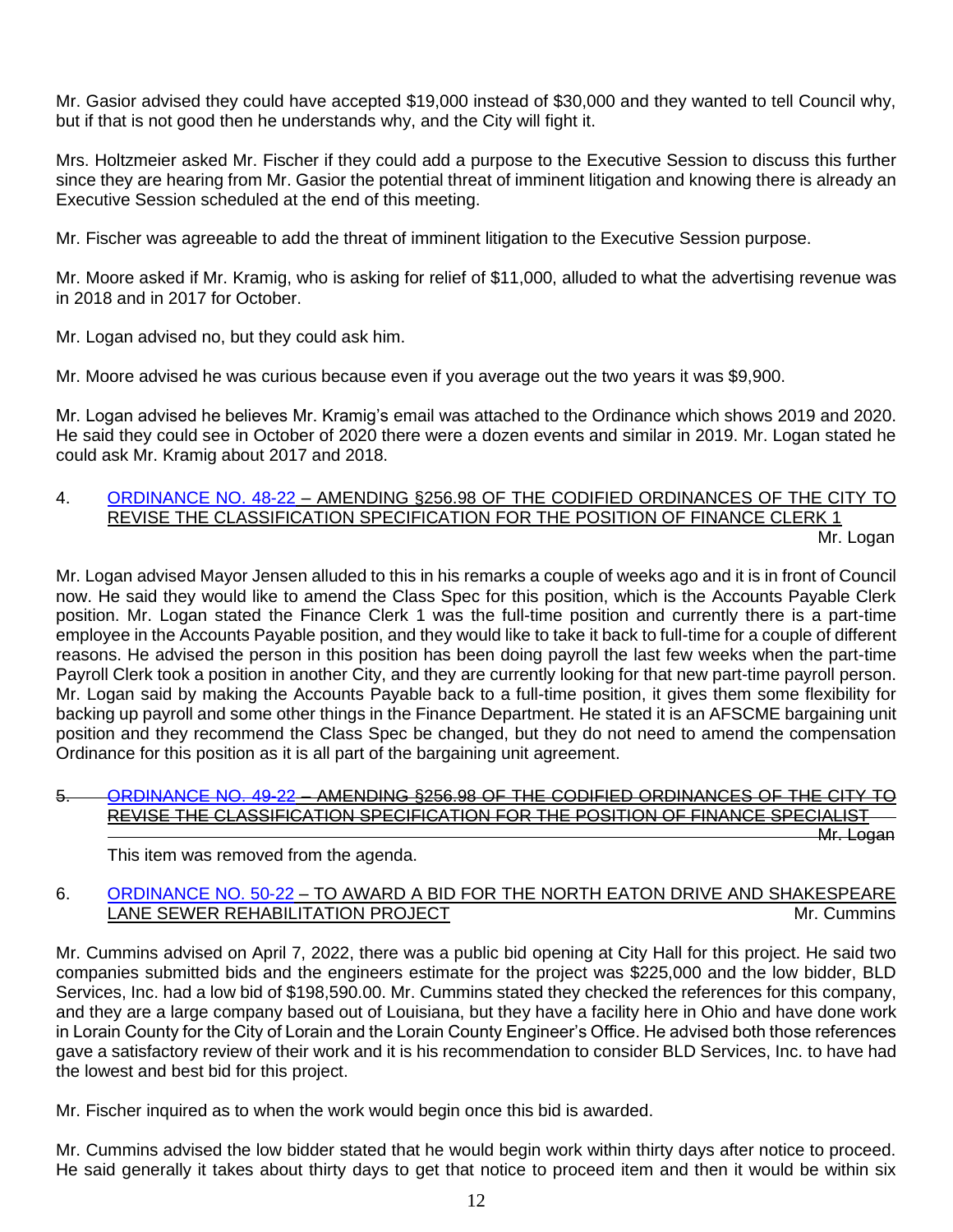months after that for time to complete the work. Mr. Cummins stated the work would begin around the first part of June and would be completed later in the fall.

#### 7. [ORDINANCE NO. 51-22](https://www.cityofavon.com/DocumentCenter/View/7751/Ordinance-No-51-22-Natureworks-Grant) – AUTHORIZING THE MAYOR TO EXECUTE A GRANT AWARD AGREEMENT TO PARTICPATE IN THE OHIO DEPARTMENT OF NATURAL RESOURCES NATUREWORKS GRANT PROGRAM FOR VARIOUS PARK IMPROVEMENTS WITHIN VETERAN'S MEMORIAL PARK **MEMORIAL PARK MEMORIAL PARK**

Mr. Cummins advised in 2021 they made application to the NatureWorks program for a grant associated with improvements to what was previously the Kurtz Brothers property, an addition to Veteran's Park. He said they were notified that the City is going to be awarded a partial award. Mr. Cummins stated they were asking for around \$98,000 and in the end were offered around \$42,000 as a partial award. He advised he spoke with the Administration, and it was agreed that would be acceptable and it came with the stipulation that the overall project would still be completed. Mr. Cummins said he believes all of that is in the works to be completed anyway so he did not see any objection to making that commitment. He stated in order to accept those funds, they require a formal contract to be executed so the legislation tonight would be an Ordinance authorizing the Mayor to enter into that contract and accept that partial award through the NatureWorks grant.

Mr. Fischer asked what specifically the funds were going to be used for at Veteran's Memorial Park.

Mr. Cummins advised there is going to be a pavilion and some playground equipment, picnic tables, swing set, and benches all in the new park area, which is the former Kurtz Brothers property.

It was noted the new park is now known as Eagle Point Park.

Mr. Fischer asked if that is a separate park from Veteran's Memorial Park.

Mr. Cummins clarified that at the time of the application, the park had not been named.

Mr. Gasior advised he was confused as Council has two agreements on this Ordinance. He said one is LORA 021C and one is LORA 044.

Mr. Cummins advised he believes this application is the 044 related to the NatureWorks grant.

Mr. Cummins said the City also made application through the State Capital Budget process through the State of Ohio for a grant award for this same park area and was awarded \$100,000 for improvements to that area. He stated that grant is also administered by the Ohio Department of Natural Resources, just as the NatureWorks grant is. Mr. Cummins advised there will be a second piece of legislation that he will be bringing for Council to consider for accepting that \$100,000 State Capital Budget grant award, but he has not had a chance to complete that as of yet.

Mr. Gasior advised he would be removing the agreement for the State Capital Budget grant because it is attached to this document as an exhibit.

Mayor Jensen asked if Mr. Cummins would be able to have the State Capital Budget grant legislation available for Council to consider next week.

Mr. Cummins advised he could have that State Capital Budget agreement available for consideration next week as well.

Mr. Gasior advised it was confusing, but with this legislation they were dealing with the NatureWorks grant which is the LORA 044 and that is the one he wants to have Council authorize and the Mayor to sign and it was 9 pages. He indicated he would go over it with Mr. Cummins after the meeting to be certain they get it all straightened out.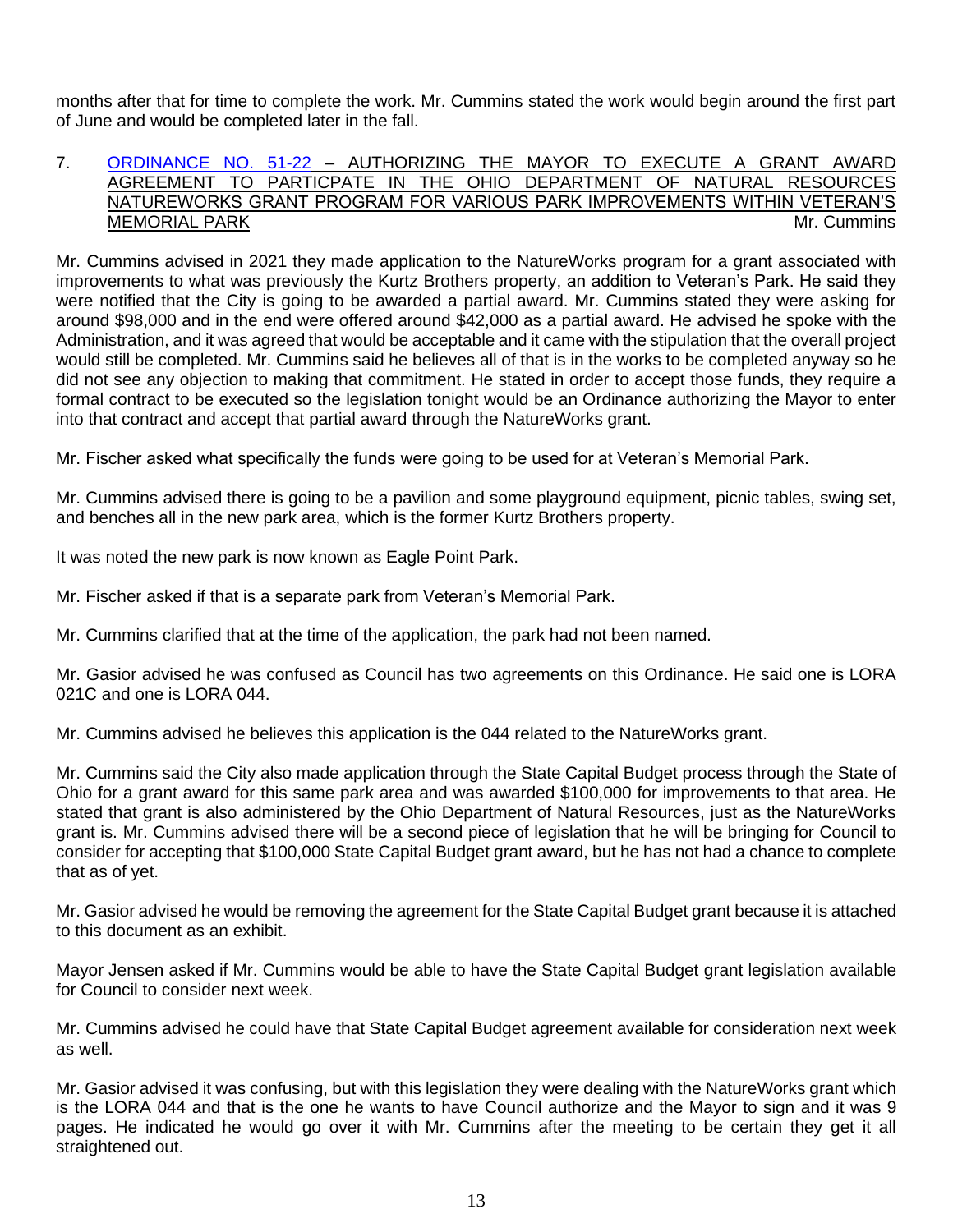Mr. Gasior stated as the Mayor pointed out if they could get the other grant agreement ready for next week that it would be on next week's agenda as well. He said it is very similar and the same type of Ordinance, just a different agreement with the LORA 021C Capital Budget grant.

Mayor Jensen reminded Council that they have already approved the improvements that are to be made in the park so all the expenditures that will be coming through these Ordinances have already been budgeted so they would not need to amend the budget at all. He said the playground equipment is already there and the drainage is installed, and part of the fishing pier is already in place. Mayor Jensen reiterated that the funds were already encumbered so the Ordinance was for the City to be reimbursed.

Mr. Logan confirmed these grant awards were both considered reimbursement grants. He advised they have been paying for these improvement items and between the two grants, there will be approximately \$142,000 reimbursed to pay for most of the items mentioned along with the fishing pier and possibly the parking lot that was installed.

Mayor Jensen reiterated that Council already approved these expenses in the budget, and this was a way to pay back some of that money. He clarified this is not something that is being brought about quickly, but it is something that Council approved and was talked about before and the money was already budgeted and this is to get reimbursed.

Mr. Cummins advised Ms. Fechter shared with him the exhibits that ended up attached and now he understands what Mr. Gasior was referring to and he apologized that occurred as that was not his intent. He said he could revise the Exhibit A to only include the LORA 044 grant within it. Mr. Cummins advised regarding the LORA 021C that he would have that one as an Exhibit on the other piece of legislation as mentioned earlier.

### 8. REPORTS AND COMMENTS

MAYOR JENSEN asked Mr. Cummins to provide an update during his comments on the recent bid openings for the Jaycox Road repaving and the Shakespeare Lane repaving because he would request that the legislation be on next week's agenda if it is prepared in time.

Mr. Cummins advised they completed the review of recent bid openings earlier today and he could share a recommendation and the bid tabs during his final comments, and he could work on preparing the legislation if Council is agreeable to it being walked in or made available later this week. He confirmed that both of the low bidders are satisfactory companies and have done work in Avon before. Mr. Cummins felt it would only be helpful to do it sooner rather than later as long as Council does not object.

COUNCIL MEMBERS:

MRS. DEMALINE, WARD 1 was absent.

MRS. HOLTZMEIER, AT LARGE had no comments.

MR. MCBRIDE, WARD 2 was absent.

MR. MOORE, WARD 3 had no comments.

MR. RADCLIFFE, WARD 4 had no comments.

MR. WITHERSPOON, AT LARGE had no comments.

MR. FISCHER, AT LARGE inquired of Mr. Streator now that we are a couple of weeks into April as to how the mowing contractors are working out as he knows the contracts began on April 1<sup>st</sup>.

Mr. Streator advised the one contractor mowed late last week, which was the Police Department, Fire Department and Post Office area. He said he is anticipating the other contractors will be starting this week if the rain holds off. Mr. Streator advised the City is not billed if the contractor does not mow.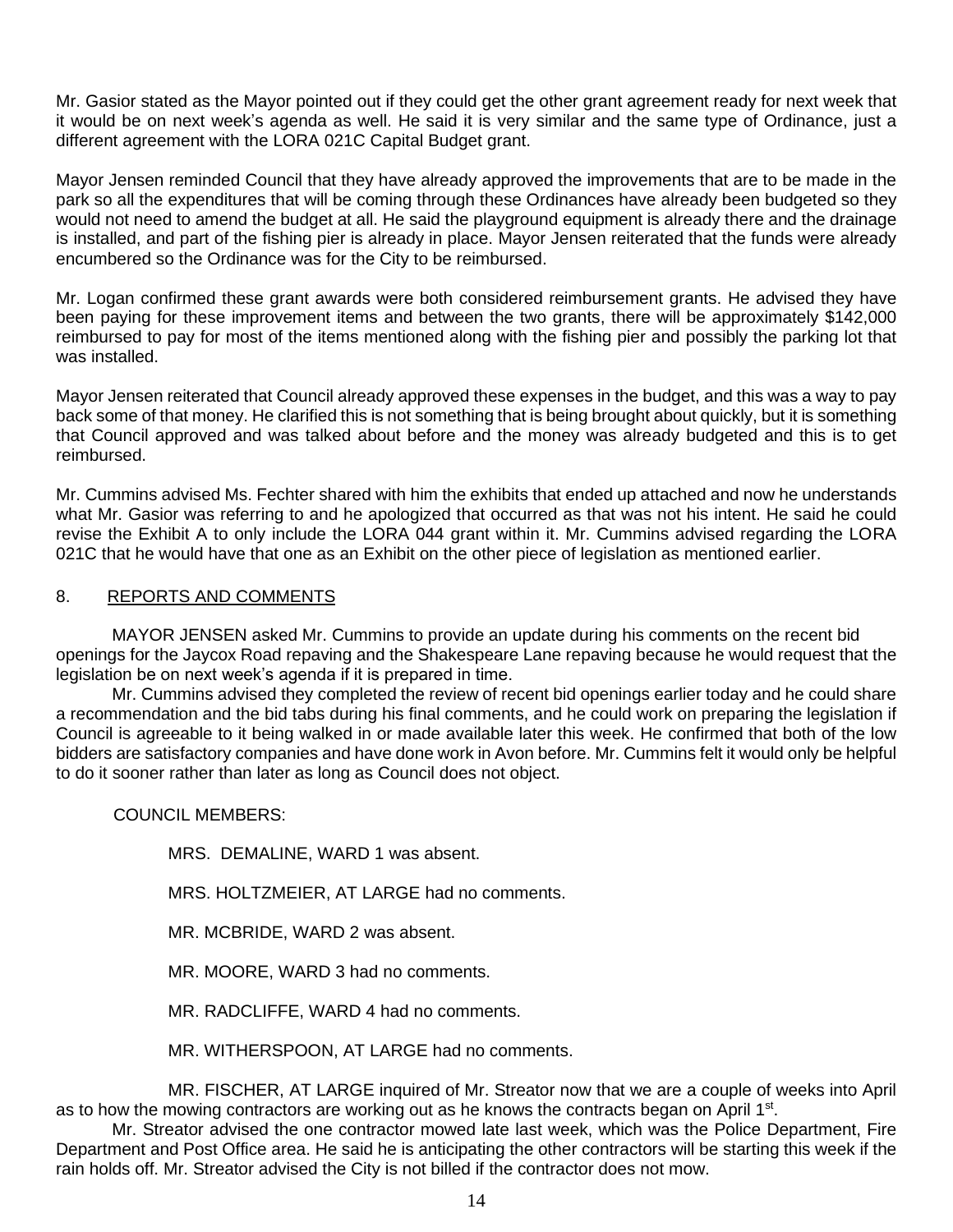Mr. Fischer asked if the contractors notify the City when they mow and how is that verified.

Mr. Streator advised the Superintendent of Streets, Mr. Loeser, works with the mowing contractors and inspects each one.

Mr. Fischer inquired if the City salt trucks were out today because of the wintry weather.

Mr. Streator advised yes, the salt trucks unfortunately were out today, but just for the bridge decks around noon, and he hoped this was the last of the snow.

Mr. Fischer thanked Mr. Streator for those updates.

#### DIRECTORS/ADMINISTRATION:

MR. CUMMINS, CITY ENGINEER advised as Mayor Jensen noted, there were public bid openings on April 14, 2022 for two projects. He said the first project was the Jaycox Road South Resurfacing and they received six bids and the low bidder was Precision Paving Inc. Mr. Cummins advised Precision Paving has done projects in Avon prior and is a good contractor based on past experience and they will be his recommendation as lowest and best bidder. He said the bid came in under the construction engineers estimate by about ten percent. Mr. Cummins said he would have that legislation for Council next week as well.

Mr. Cummins advised the second project bid was the resurfacing of Shakespeare Lane and there were two bidders on that project which also were opened on April 14, 2022 with an engineer's estimate of \$328,260. He said the low bidder was Crossroads Asphalt Recycling Inc. and their low bid was \$342,124 which was about 5% over the engineer's estimate on that project. Mr. Cummins stated the second bidder was substantially higher at \$422,254. He advised Crossroads Asphalt had done a number of projects in town over the years and they are the company that did the Chester Road resurfacing between Jaycox Road and Nagel Road and the Industrial Parkway area last year. Mr. Cummins said Crossroads Asphalt will be his recommendation for the lowest and best bidder for the Shakespeare Lane resurfacing project and he will have that legislation for next week's agenda.

Mr. Fischer advised Ordinance No. 50-22 also included Shakespeare Lane for sewer rehabilitation and he asked if these projects would be coordinated together or would they affect one another.

Mr. Cummins advised they ended up not affecting one another as all of the work for the sewer rehabilitation is trenchless technology so there was the potential for a manhole to be in conflict but working with the Utilities Department that issue was worked around and these projects should not have any impact on each other.

MS. FECHTER, ECONOMIC DEVELOPMENT/PLANNING COORDINATOR advised she wanted to add into the record regarding Concord Village that she received a call from today from Dave Demer, a resident at 1423 Chateau Trail. She said this resident has the same concerns that Council and the Administration has heard from the other residents. Ms. Fechter stated this resident wanted to say that he would like to see more thoughtful open space, and visitor parking. Also, the road sweeper does not work when it is muddy but makes it worse. She advised the resident asked her to state that Concord Village could be a very nice community with additional landscaping and look like it is a luxury town home residential development as opposed to some other developments in the City. Ms. Fechter said she wanted to have that added to the record on the resident's behalf, but his comments pretty much mirror everything heard from the other residents.

MR. GASIOR, LAW DIRECTOR pointed out there is an agreement for assessment that was inserted into the packet for Council to look at and a memo from Council to the Avon Board of Zoning and Building Appeals, which he felt was self-explanatory.

MR. LOGAN, FINANCE DIRECTOR had no comments.

MR. STREATOR, SAFETY/PUBLIC SERVICE DIRECTOR advised April 30, 2022 is the spring Drug Take Back day that will be held at the Police Station on that Saturday morning. He said it is a drive-thru service that is provided for the residents to safely dispose of their unused prescription medications.

Mr. Streator advised beginning next week for most of the summer, 120 days, Case Road will be closed in North Ridgeville. He said when residents see signs at the corner of Case Road and Detroit Road for a detour it is because the County is replacing a culvert on Case Road almost to Center Ridge Road.

AUDIENCE: